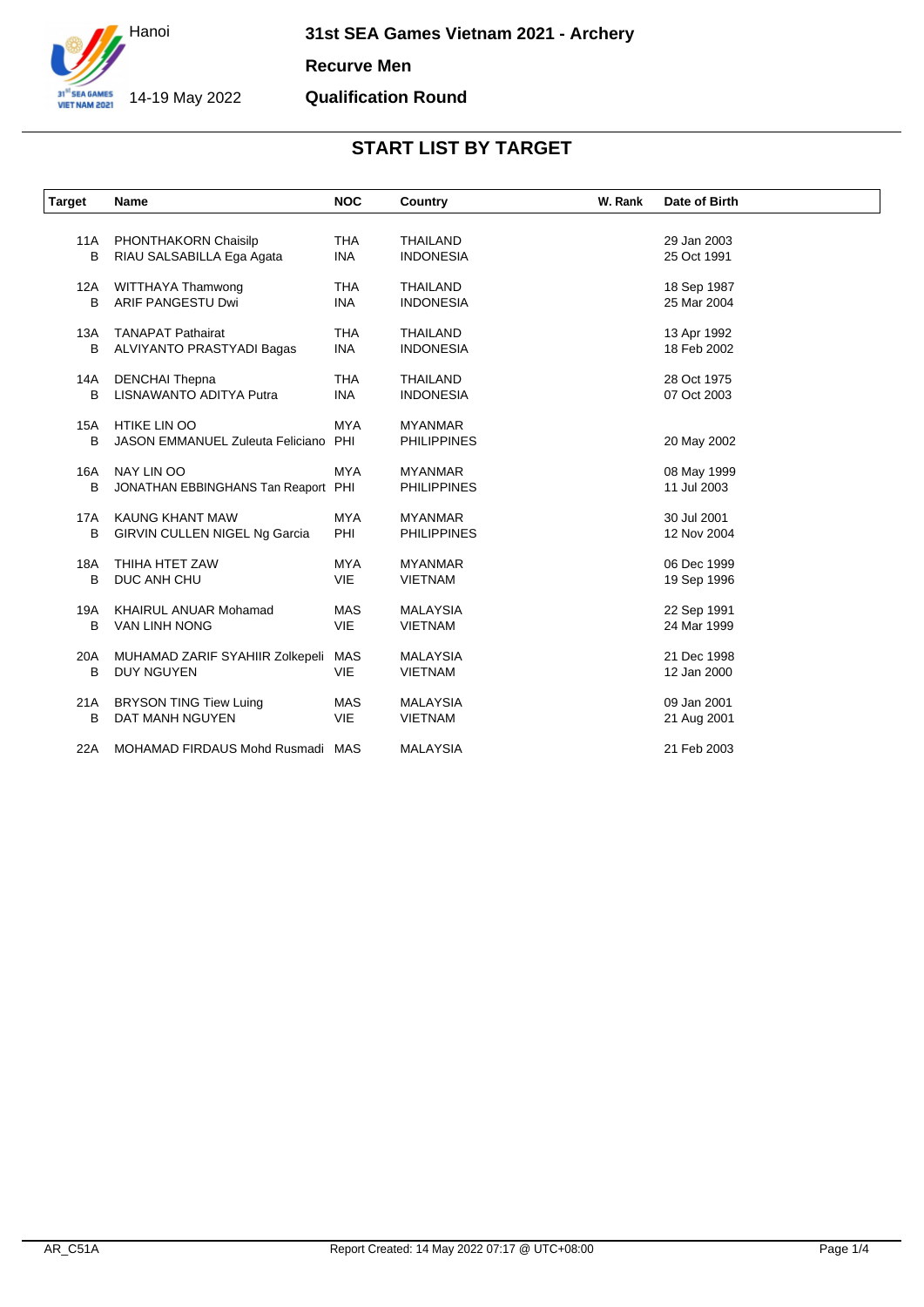

**Recurve Women**

### **Qualification Round**

| <b>Target</b> | <b>Name</b>                            | <b>NOC</b> | Country            | W. Rank | Date of Birth |
|---------------|----------------------------------------|------------|--------------------|---------|---------------|
| 1A            | NARISARA Khunhiranchaiyo               | <b>THA</b> | <b>THAILAND</b>    |         | 09 Jun 1981   |
| B             | <b>JEN Kaboksy</b>                     | <b>LAO</b> | <b>LAOS</b>        |         | 10 Dec 1998   |
| 2A            | PUNIKA Jongkraijak                     | <b>THA</b> | <b>THAILAND</b>    |         | 10 Dec 2004   |
| B             | REZZA Octavia                          | <b>INA</b> | <b>INDONESIA</b>   |         | 25 Oct 2000   |
| 3A            | <b>THIDAR NWE</b>                      | <b>MYA</b> | <b>MYANMAR</b>     |         | 27 Oct 1996   |
| B             | PANDE ARISTA PUTU Gina Putri           | <b>INA</b> | <b>INDONESIA</b>   |         | 25 Aug 2005   |
| 4A            | <b>PYAE SONE HNIN</b>                  | <b>MYA</b> | <b>MYANMAR</b>     |         | 28 Apr 2000   |
| B             | <b>GABRIELLE MONICA MARIñO Bidaure</b> | PHI        | <b>PHILIPPINES</b> |         | 25 Apr 2002   |
| 5A            | ZAR KHYI WIN                           | <b>MYA</b> | <b>MYANMAR</b>     |         | 30 Mar 1993   |
| B             | PIA ELIZABETH ANGELA MARIñO Bidaure    | PHI        | <b>PHILIPPINES</b> |         | 06 Oct 1998   |
| 6A            | YA MIN THU                             | <b>MYA</b> | <b>MYANMAR</b>     |         | 06 Jun 2001   |
| B             | PHOEBE NICOLE Cataylo Amistoso         | PHI        | <b>PHILIPPINES</b> |         | 17 Jul 2001   |
| 7A            | SYAQIERA Mashayikh                     | <b>MAS</b> | <b>MALAYSIA</b>    |         | 24 Nov 2000   |
| B             | THI ANH NGUYET DO                      | <b>VIE</b> | <b>VIETNAM</b>     |         | 15 Jan 2001   |
| 8A            | NUR AIN AYUNI Fozi                     | MAS        | <b>MALAYSIA</b>    |         | 21 Apr 2000   |
| в             | THI MAI HOANG                          | VIE        | <b>VIETNAM</b>     |         | 01 Apr 2002   |
| <b>9A</b>     | NURUL AZREENA Mohamad Fazil            | <b>MAS</b> | <b>MALAYSIA</b>    |         | 16 Jan 2002   |
| B             | THI NGOC HA                            | VIE        | <b>VIETNAM</b>     |         | 15 May 2000   |
| 10A           | NURAMALIA HANEESHA Mazlan              | <b>MAS</b> | <b>MALAYSIA</b>    |         | 28 Mar 2004   |
| в             | THI THANH NHI NGUYEN                   | VIE        | <b>VIETNAM</b>     |         | 20 Feb 2001   |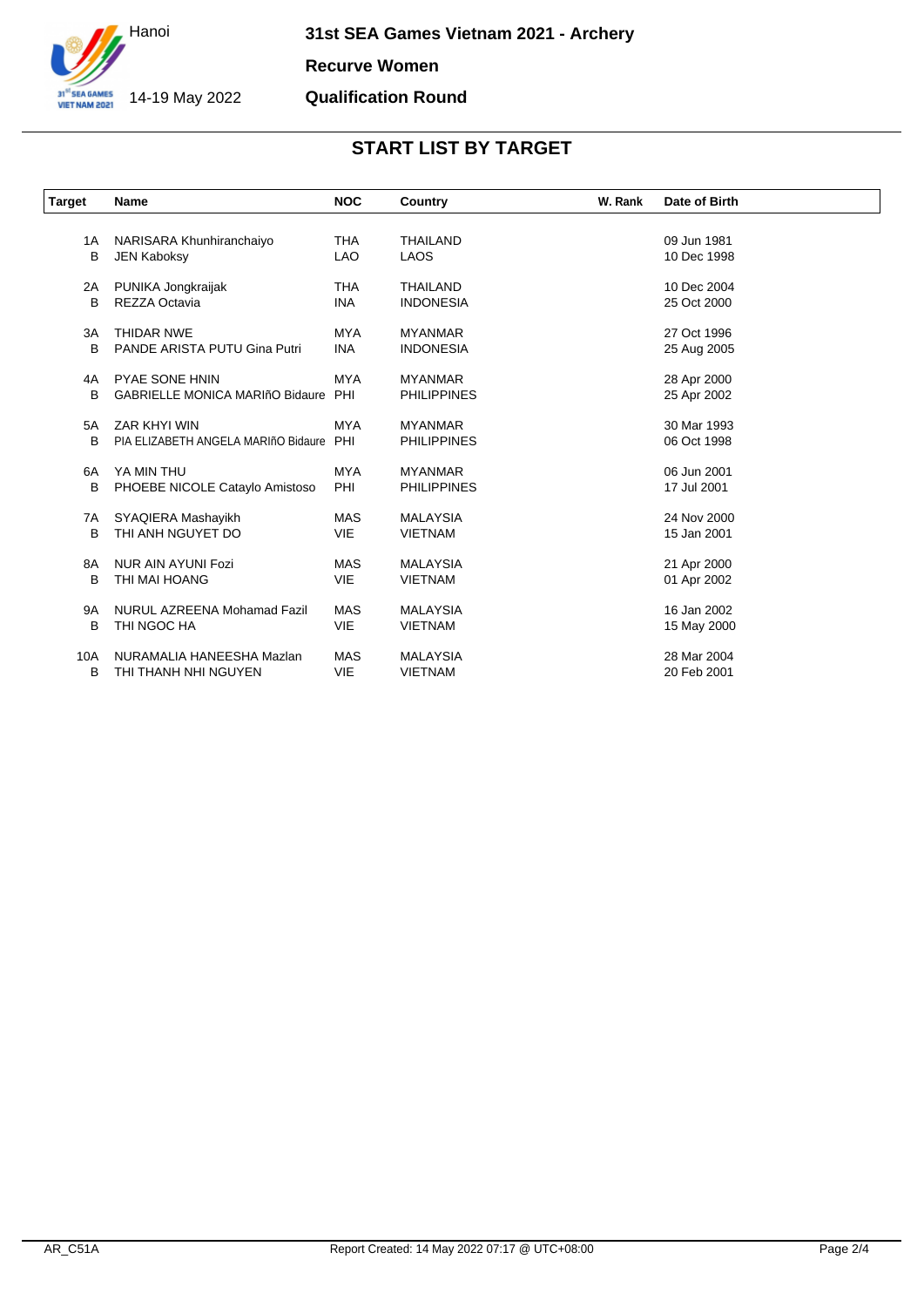

#### **Compound Men**

### **Qualification Round**

| <b>Target</b> | Name                                  | <b>NOC</b> | Country            | W. Rank | Date of Birth |
|---------------|---------------------------------------|------------|--------------------|---------|---------------|
| 12A           | <b>PAUL MARTON Santos Dela Cruz</b>   | PHI        | <b>PHILIPPINES</b> |         | 21 Sep 1986   |
| B             | <b>KHAMVARN Vanlivong</b>             | <b>LAO</b> | LAOS               |         | 11 Dec 1992   |
| 13A           | ANDREI JOHANN FELICIANO OLAñO PHI     |            | <b>PHILIPPINES</b> |         | 23 Oct 2000   |
| B             | ZIN THU RAIN MHU                      | <b>MYA</b> | <b>MYANMAR</b>     |         | 09 Aug 1999   |
| 14A           | <b>FLORANTE Flor Matan</b>            | PHI        | <b>PHILIPPINES</b> |         | 22 Mar 1983   |
| B             | NAY MYO AUNG                          | <b>MYA</b> | <b>MYANMAR</b>     |         | 19 Jul 1986   |
| 15A           | GOH Jun Hui                           | <b>SGP</b> | <b>SINGAPORE</b>   |         | 20 Oct 1995   |
| B             | KYAW THIHA OO                         | <b>MYA</b> | <b>MYANMAR</b>     |         | 29 Aug 1980   |
| 16A           | WOON Teng Ng                          | <b>SGP</b> | <b>SINGAPORE</b>   |         | 24 Nov 1990   |
| B             | <b>HEIN HTET AUNG</b>                 | <b>MYA</b> | <b>MYANMAR</b>     |         | 07 Apr 2000   |
| 17A           | LEE Chung Hee Alan                    | <b>SGP</b> | <b>SINGAPORE</b>   |         |               |
| B             | <b>TRUNG HIEU TRAN</b>                | <b>VIE</b> | <b>VIETNAM</b>     |         | 21 Dec 2001   |
| 18A           | <b>JUWAIDI Mazuki</b>                 | MAS        | <b>MALAYSIA</b>    |         | 27 Jan 1998   |
| B             | DUY BAO DUONG                         | <b>VIE</b> | <b>VIETNAM</b>     |         | 13 Mar 2001   |
| 19A           | ALANG ARIFF AQIL Muhammad Ghazali MAS |            | <b>MALAYSIA</b>    |         | 21 Feb 2000   |
| B             | MINH QUY NGUYEN                       | <b>VIE</b> | <b>VIETNAM</b>     |         | 28 Oct 1997   |
| 20A           | MOHAMAD SYAFIQ Md Ariffin             | <b>MAS</b> | <b>MALAYSIA</b>    |         | 17 May 1990   |
| В             | VAN DAY NGUYEN                        | VIE        | <b>VIETNAM</b>     |         | 16 Apr 1996   |
| 21A           | WONG Co Wan                           | <b>MAS</b> | <b>MALAYSIA</b>    |         | 23 Dec 1995   |
| В             | <b>SIRAPOP Chainak</b>                | <b>THA</b> | <b>THAILAND</b>    |         | 01 Apr 1993   |
| 22A           | DEKI HASTIAN Adika                    | <b>INA</b> | <b>INDONESIA</b>   |         | 07 Aug 1997   |
| B             | NITIPHUM Chatachot                    | <b>THA</b> | <b>THAILAND</b>    |         | 24 Oct 1995   |
| 23A           | <b>HENDIKA PUTRA Pratama</b>          | <b>INA</b> | <b>INDONESIA</b>   |         | 31 Aug 2000   |
| В             | KITTIPHAT Uthaimongkol                | <b>THA</b> | THAILAND           |         | 22 Nov 2002   |
| 24A           | PRIMA WARDHANA Wisnu                  | <b>INA</b> | <b>INDONESIA</b>   |         | 13 Oct 1995   |
| B             | RATANADANAI Wongtana                  | <b>THA</b> | <b>THAILAND</b>    |         | 11 Sep 2006   |